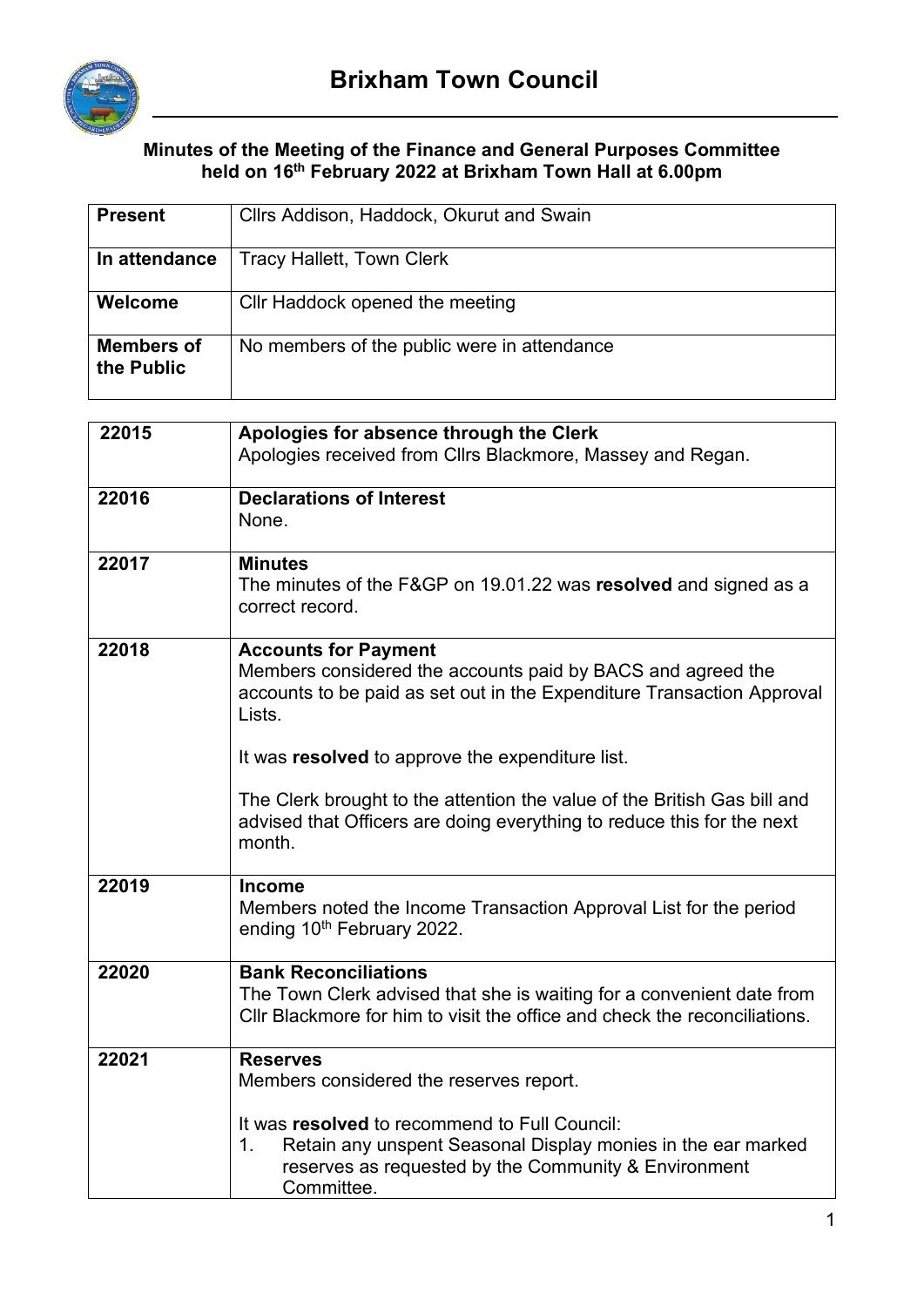| 22023 | <b>Policies</b><br>Members considered the Recruitment Policy and resolved to adopt the<br>policy.                                                                                                                                                                                                                                                                                                                                                                                                                                                                                                                                                                                                                                                                                                                                                                                                                                                                                                                                                                                                                  |
|-------|--------------------------------------------------------------------------------------------------------------------------------------------------------------------------------------------------------------------------------------------------------------------------------------------------------------------------------------------------------------------------------------------------------------------------------------------------------------------------------------------------------------------------------------------------------------------------------------------------------------------------------------------------------------------------------------------------------------------------------------------------------------------------------------------------------------------------------------------------------------------------------------------------------------------------------------------------------------------------------------------------------------------------------------------------------------------------------------------------------------------|
|       | The Clerk asked existing signatories to sign the Lloyds Bank Variation<br>Mandate, which will be submitted as soon as possible.<br>The Clerk advised that Lloyds mandate form has to be completed<br>online and to ensure she had all the information required, new<br>signatories were asked to complete a form with all the necessary<br>information. It was agreed that the new Deputy should have online<br>access to facilitate a two step verification process for online<br>transactions. However, in the event of only one member of staff being<br>available, a Councillor would be contacted.<br>The Town Clerk will also action the signatories on the following<br>accounts once she has all the necessary information from members<br>and will contact them once the forms are ready for signing.<br>Nationwide<br>$\bullet$<br><b>CCLA</b><br>$\bullet$<br><b>Counties and Cambridge</b>                                                                                                                                                                                                             |
| 22022 | <b>Bank Mandates</b><br>Members were advised that there are currently four signatories on the<br>accounts and there is a need to increase the number of signatories to<br>ensure all F&GP members. The only exception is Cllr Blackmore who<br>checks the Bank Reconciliations. This will ensure Council is acting in<br>accordance to the Councils internal financial procedures<br>In addition, to ensure good businesses continuity, all signatories should<br>have online access to the bank account and this was shown on the<br>banking mandate.                                                                                                                                                                                                                                                                                                                                                                                                                                                                                                                                                             |
|       | 2.<br>Retain the balance of any unspent Community Recovery fund in<br>Ear Marked Reserves, which includes the approved £3,000 for<br>the Cycle Improvement Scheme. Rename to Community<br>Recovery to Community Strategic Plan<br>Retain elections because there is a need to either retain as ear<br>3.<br>marked reserves OR show in budget for an unexpected election<br>costs<br>Increase the Information Technology to £10,000 to allow for the<br>4.<br>investment of equipment.<br>5.<br>Retain the balance of the Neighbourhood Plan being the unspent<br>grant monies<br>6.<br>Remove Red Telephone Box.<br>7.<br>Increase the Town Hall Contingency back to £60,000.<br>Retain the Town Hall Regeneration fund at £100,000. It should<br>8.<br>be noted that if Council proceed with the regeneration project,<br>sufficient funds should be allowed for match funding to show<br>potential funders such as the Heritage Lottery Fund that the Town<br>Council is committed to the project.<br>Set the General Reserves to £136,533, being the equivalent of 4<br>9.<br>months of the total expenditure. |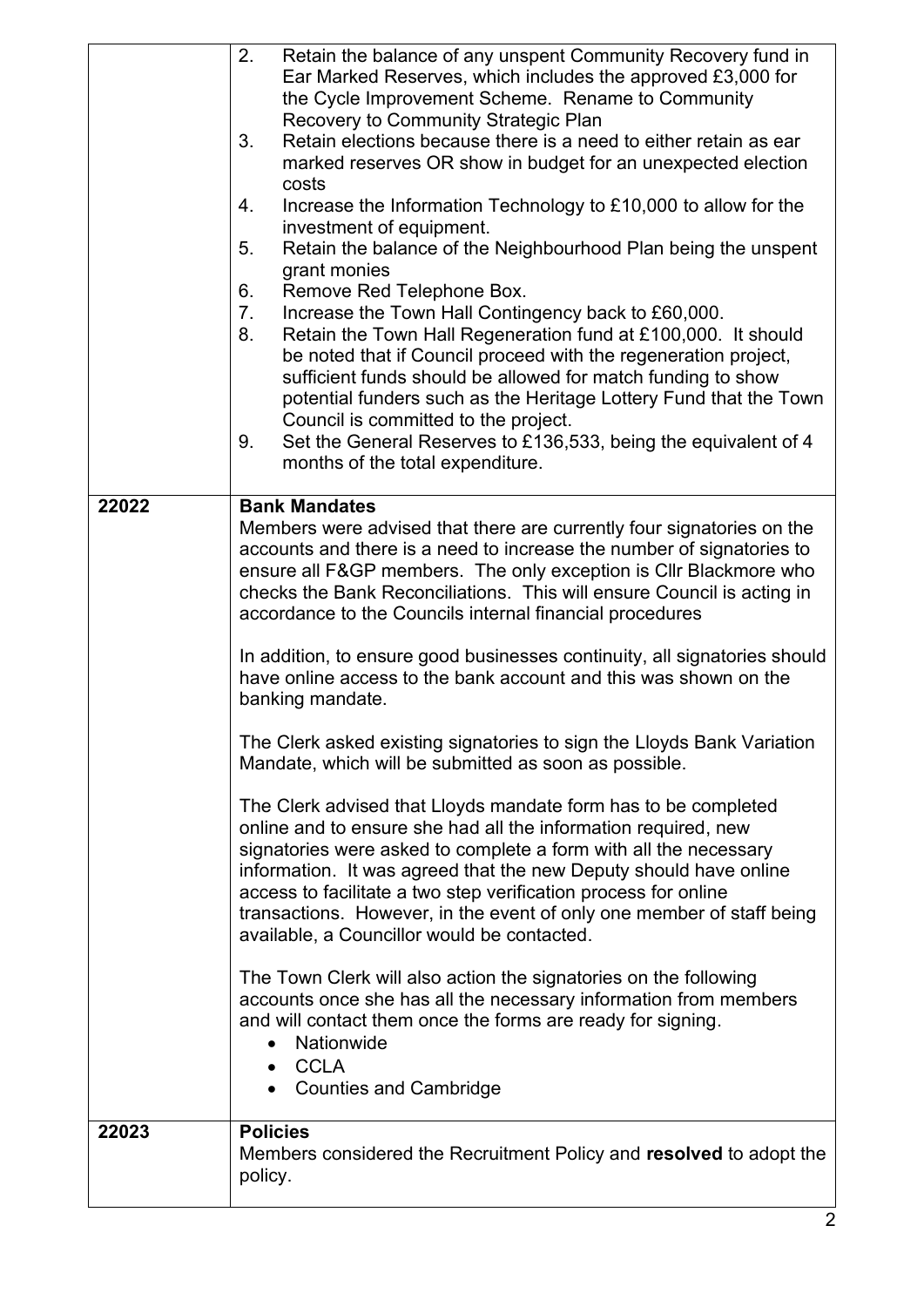|              | Members also discussed whether or not the Statement of Particulars<br>should include a three month notice period as standard for all staff<br>instead of just senior staff. It was agreed that the Clerk should put this<br>on the next committee agenda for discussion.                                                                                                                                                                                                                                                                                         |                    |  |
|--------------|------------------------------------------------------------------------------------------------------------------------------------------------------------------------------------------------------------------------------------------------------------------------------------------------------------------------------------------------------------------------------------------------------------------------------------------------------------------------------------------------------------------------------------------------------------------|--------------------|--|
| 22024        | <b>Personnel</b><br><b>Deputy Town Clerk</b><br>Members were advised that following the recruitment process, a new<br>Deputy has been appointed and will commence on Monday 28 <sup>th</sup><br>February.                                                                                                                                                                                                                                                                                                                                                        |                    |  |
|              | <b>Facilities Manager</b><br>Members were advised that the Facilities Manager had given notice<br>and was taking annual leave until his last day of employment.                                                                                                                                                                                                                                                                                                                                                                                                  |                    |  |
|              | The Town Clerk advised that with the change in personnel she plans to<br>change the working patterns to support the changing needs of the<br>Council. A meeting has been arranged with Cllr Haddock, the Town<br>Clerks Line Manager, to discuss the changing personnel needs and a<br>report will be brought back to the next committee meeting.                                                                                                                                                                                                                |                    |  |
| 22025        | <b>Town Hall Fees and Charges</b><br>It was resolved to:<br>1. Retain the existing rates. However, the Council should continue in its<br>best endeavours to attract hirers $-$ both new and old $-$ to increase the<br>income levels.<br>2. Increase the refundable cleaning deposit to £100<br>3. Insert the following statement on the Council booking form:<br>"Brixham Town Council supports Brixham Fairtrade and has declared a<br>Climate Emergency. The Council urges avoidance of single use<br>plastics and use of Fairtrade products where possible." |                    |  |
| 22026        | <b>Formalising Responses to Public Enquiries (CIIr Leech)</b><br>It was agreed to defer the item to either the next F&GP Committee or<br>Full Council, whichever Cllr Leech is available to lead on the<br>discussions.                                                                                                                                                                                                                                                                                                                                          |                    |  |
| 22027        | <b>Date of Next Meeting</b><br>The next meeting is scheduled for 16 <sup>th</sup> March at 6pm.                                                                                                                                                                                                                                                                                                                                                                                                                                                                  |                    |  |
| 22028        | Items for future agenda<br>Each Councillor is requested to use this opportunity to raise items for<br>future agendas, giving details of why the Council should consider the<br>item.                                                                                                                                                                                                                                                                                                                                                                             |                    |  |
| <b>Item</b>  | <b>Reason</b>                                                                                                                                                                                                                                                                                                                                                                                                                                                                                                                                                    | <b>Proposed by</b> |  |
| Social Media | How to improve the Councils social media presence<br>and introduce more relevant formats.                                                                                                                                                                                                                                                                                                                                                                                                                                                                        | <b>Cllr Okurut</b> |  |